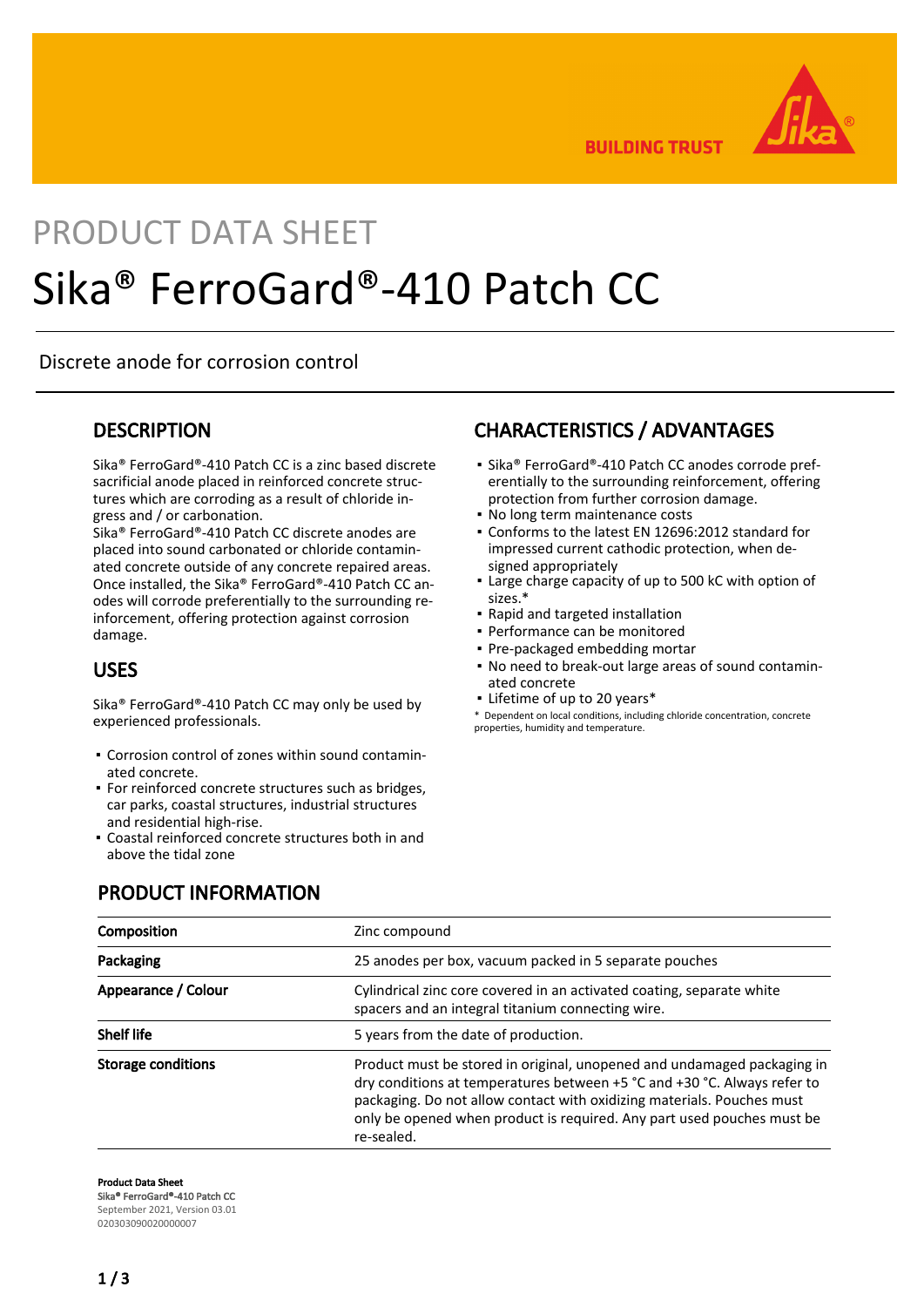| $^{\sim}50$ mm                                                                                                        |  |
|-----------------------------------------------------------------------------------------------------------------------|--|
| $^{\sim}$ 18 mm                                                                                                       |  |
| $^{\sim}65$ g                                                                                                         |  |
|                                                                                                                       |  |
| $>0.2-2$ mA/m <sup>2*</sup> in corrosive environment.                                                                 |  |
| *Dependent on local conditions, including chloride concentration, concrete properties, humidity and tem-<br>perature. |  |
|                                                                                                                       |  |

#### SYSTEM INFORMATION

| System structure | Sika <sup>®</sup> FerroGard®-410 Patch CC<br>Sika® FerroGard®-500 Crete | Other anode sizes are available with different zinc contents and profile: |
|------------------|-------------------------------------------------------------------------|---------------------------------------------------------------------------|
|                  | <b>Name</b>                                                             | Zinc content                                                              |
|                  | Sika® FerroGard®-415 Patch                                              | $^{\sim}$ 120 g                                                           |
|                  | Sika® FerroGard®-420 Patch                                              | $^{\sim}$ 180 g                                                           |
|                  |                                                                         |                                                                           |

#### APPLICATION INFORMATION

| Hole dimension          | Depth: 80 mm<br>Diametr: 30 mm |
|-------------------------|--------------------------------|
| Ambient air temperature | $+5 °C$ min                    |
| Substrate temperature   | $+5 °C$ min                    |

## BASIS OF PRODUCT DATA

All technical data stated in this Product Data Sheet are based on laboratory tests. Actual measured data may vary due to circumstances beyond our control.

# FURTHER INFORMATION

**.** Sika Method Statement: Corrosion Control using Discrete Galvanic Anodes Sika® FerroGard®-400s Patch  $CC$ 

# IMPORTANT CONSIDERATIONS

In order that suitable current flow and lifetime be achieved from the Sika® FerroGard®-410 Patch CC anode, certain practical considerations must be taken into account.

- **The Patch CC repair material cover for Sika® FerroG**ard®-410 Patch CC unit must be a minimum depth of 20 mm.
- **Concrete repairs must be undertaken in accordance** to an acknowledged national standard such as EN 1504.
- Any cracks or delamination in the concrete which af-▪ fect ionic current flow will affect performance of the Sika® FerroGard®-410 Patch CC unit and must be pretreated before anode installation.
- Design of the galvanic protection system must be un-▪ dertaken by an experienced qualified corrosion design engineer.
- . Installation must be carried out in accordance with engineers design and specification.

# ECOLOGY, HEALTH AND SAFETY

#### REGULATION (EC) NO 1907/2006 - REACH

This product is an article as defined in article 3 of regulation (EC) No 1907/2006 (REACH). It contains no substances which are intended to be released from the article under normal or reasonably foreseeable conditions of use. A safety data sheet following article 31 of the same regulation is not needed to bring the product to the market, to transport or to use it. For safe use follow the instructions given in the product data sheet. Based on our current knowledge, this product does not contain SVHC (substances of very high concern) as listed in Annex XIV of the REACH reg-

**BUILDING TRUST** 

Product Data Sheet Sika® FerroGard®-410 Patch CC September 2021, Version 03.01 020303090020000007